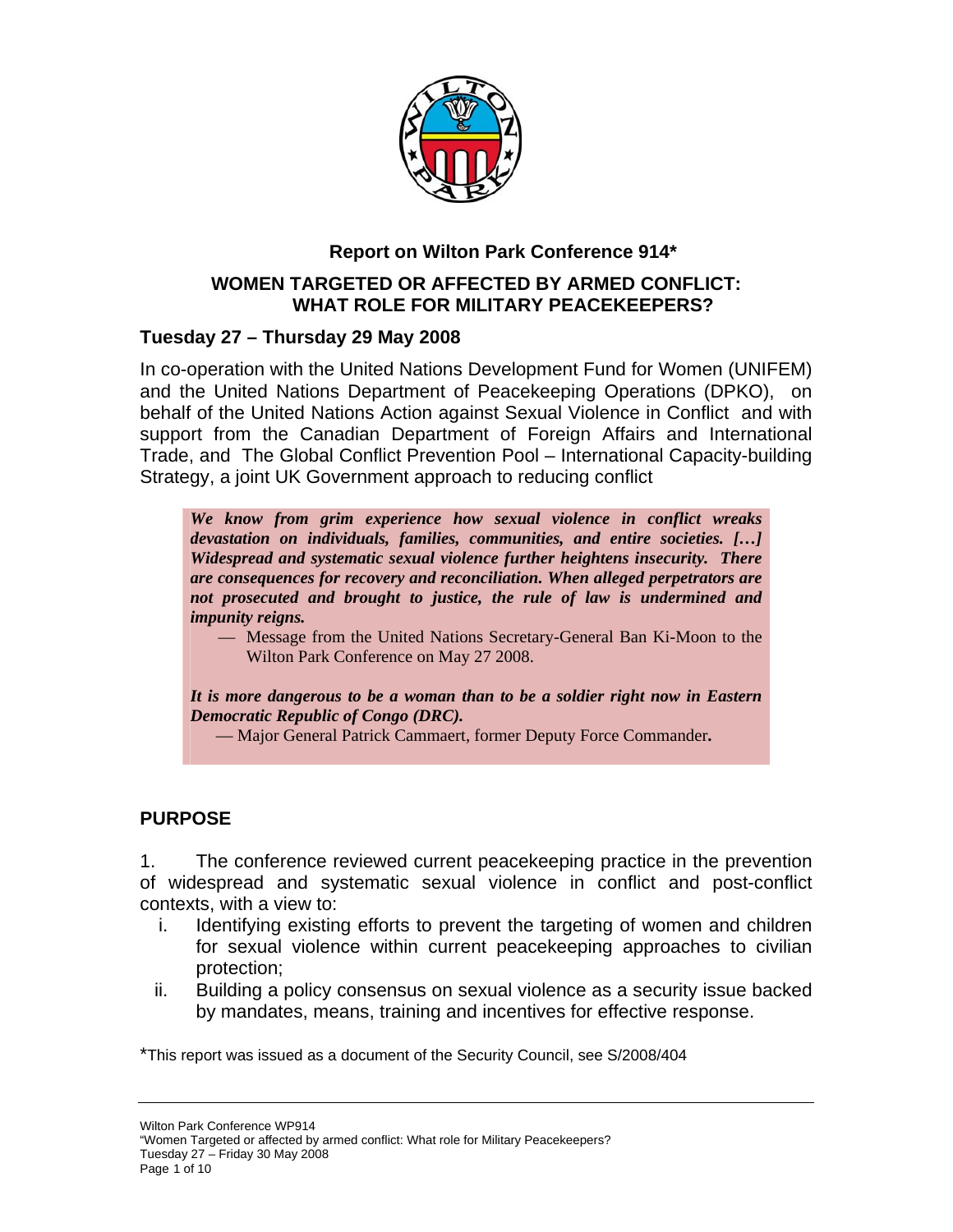### **PARTICIPATION**

2. Of 70 participants 27 came from military establishments (former Force Commanders, army personnel, staff of Defence Ministries). Others included four members of parliament, four Permanent Representatives, seven staff from the Department of Peacekeeping Operations (DPKO), and a number of other UN personnel, peace activists and academics.

# **NATURE OF THE PROBLEM**

3. **Sexual violence was acknowledged as a categorically prohibited method of warfare**. Widespread and systematic sexual violence (which includes rape, forced prostitution, sexual slavery, forced impregnation, forced termination of pregnancy, enforced sterilization, trafficking and other offences) ranks among the grave breaches of international humanitarian law, as reflected in the 1998 Rome Statute of the International Criminal Court, the 1949 Geneva Conventions and the jurisprudence of the International Criminal Tribunals for the former Yugoslavia and Rwanda. It was noted that in some contemporary conflicts, sexual violence is used as a strategy of warfare for obtaining political and military ends. It is used to torture, terrorize, demoralize, injure, degrade, intimidate and punish affected populations.

4. **Evidence suggests an increase in the scale and brutality of sexual violence,** described by Dr Mukwege of Panzi Hospital, Bukavu, Eastern Provinces, Democratic Republic of Congo (DRC), as "the monstrosity of our century". Participants acknowledged that the radically changed nature of conflict, characterised by an increased civilian-combatant interface, has made the protection of women more difficult and sexual violence more severe, and indeed a "particularly potent weapon of war." Even if sexual violence is not the outcome of an explicit order (as in the Bosnian rape camps of the early 1990s), command responsibility covers violations committed by armed forces where the commander has failed to prevent, suppress or punish crimes.

5. Though recorded **data was generally viewed as inadequate**, available trend analysis suggests a marked increase in the scale and brutality of warrelated sexual violence over the past two decades. In North Kivu, Eastern DRC, evidence was cited that three out of four women have been raped, some with extreme violence resulting in irreparable fistulae, mutilation or death. In relation to the conflicts in Sierra Leone (1991-2002) and Liberia (1980-2003), evidence was adduced that at least 50% of women suffered some form of sexual violence, rising to over 80% in internally displaced people (IDP) and refugee camps. In contexts such as Eastern DRC, sexual violence appears to increase once fighting stops and the situation is stabilized. While this may reflect higher reporting rates facilitated through increased humanitarian access, it may also reflect two other phenomena: first, the committing of sexual violence on a widespread scale by civilian men, including demobilised combatants; and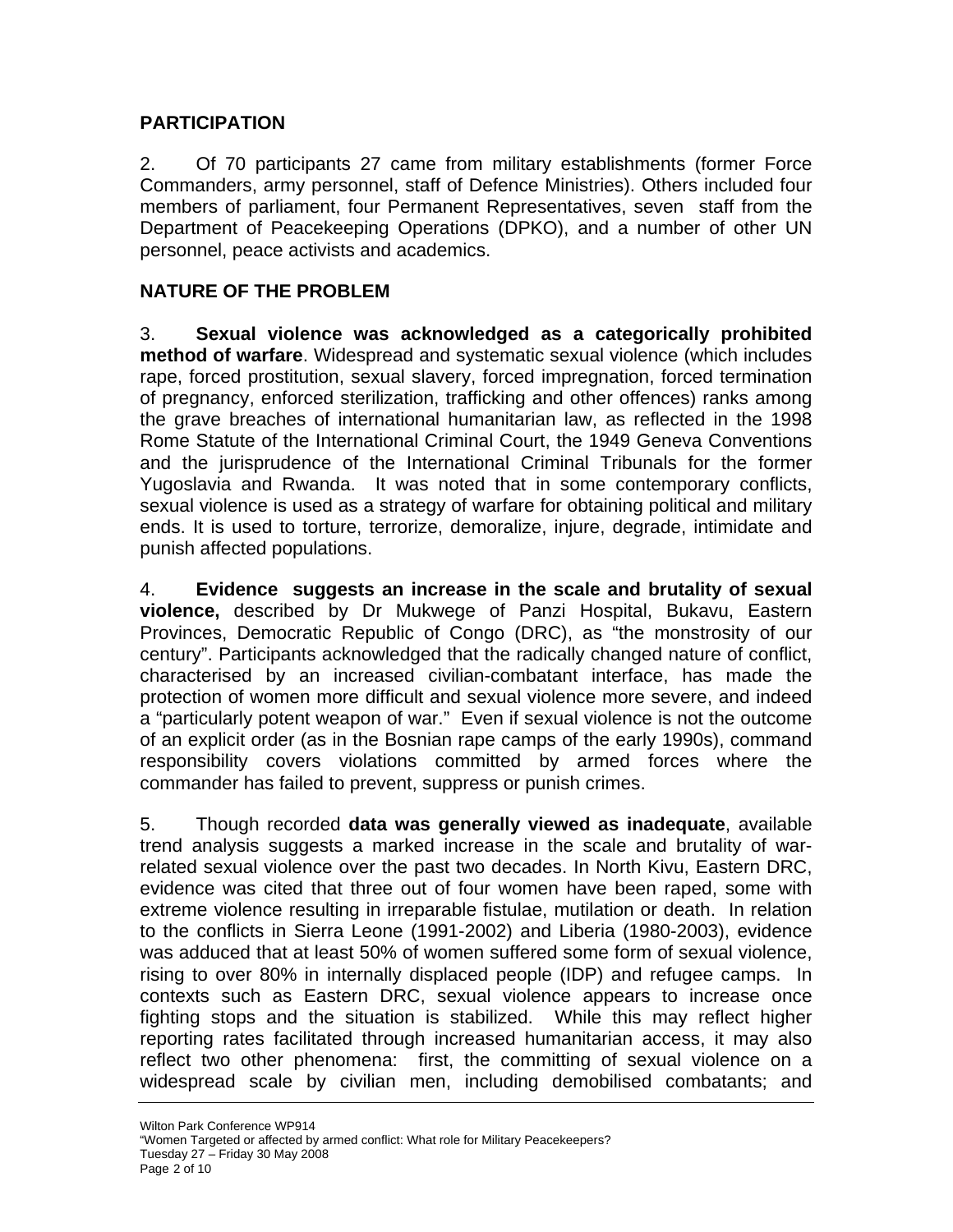second, the continuation of inter-group conflict by other means. It was thus affirmed that the legacy of impunity for war-time rape is "peace-time rape" – a perception that women can be violated without consequence.

6. Yet **sexual violence has not, to date, been recognised as a security problem requiring a systematic security response.** It remains steeped in a myth of inevitability that the conference agreed must be challenged at every opportunity. Some speakers acknowledged that dismissing sexual violence as a "cultural" phenomenon or as culturally condoned gives perpetrators "license to rape". Security institutions and aid agencies have tended to see it as a domestic criminal matter, requiring a law and order response, and a medico-social problem, requiring medical care and long-term attitudinal change. Sexual violence by armed groups, however, requires a response commensurate with its scale and magnitude.

7. **Peacekeeping missions are increasingly mandated to protect civilian populations** under imminent threat of physical violence. Participants acknowledged this may not consistently be interpreted to encompass sexual violence due to the unconventional spaces and times at which it occurs; the fact that sexual violence is shrouded in silence and shame; and is often invisible, concealed as a "war within a war." Moreover, the protection of civilians mandate of peacekeeping operations has yet to be matched with political resolve and resources, doctrine and guidance. Troop contributing countries likewise have not internalised this issue to the national defence policies that inform their peacekeeping doctrines.

8. **Ad hoc tactical responses need to be codified as doctrine and included in pre-deployment as well as in-theatre training.** In some contexts in which the security environment is particularly grave for women, United Nations (UN), African Union (AU), European Union, (EU), and North Atlantic Treaty Organisation (NATO) Force Commanders have innovated response tactics to intercept or deter attacks by belligerents on women and children. These tactics are assembled in a background paper presented to the conference (Letitia Anderson, 2008, *Analytical Inventory of Responses by Peacekeeping Personnel to War-Related Violence Against Women,* UNIFEM). This paper shows that for peacekeepers on the ground not to act in the face of mass rape is unthinkable, yet how to act remains unclear. It thus highlights the need for an institutionalized response within doctrine, concept of operations (CONOPS), rules of engagement (ROE) and scenario-based training, which provides guidance without curtailing operational flexibility or risking an escalation of the conflict. There was broad convergence that the human, economic and opportunity costs of not responding to sexual violence far exceed those of effective prevention.

9. Participants noted that responses must be congruent with international humanitarian and human rights law and mindful of the need to preserve neutral, independent "**humanitarian space**" for unarmed actors, such as the International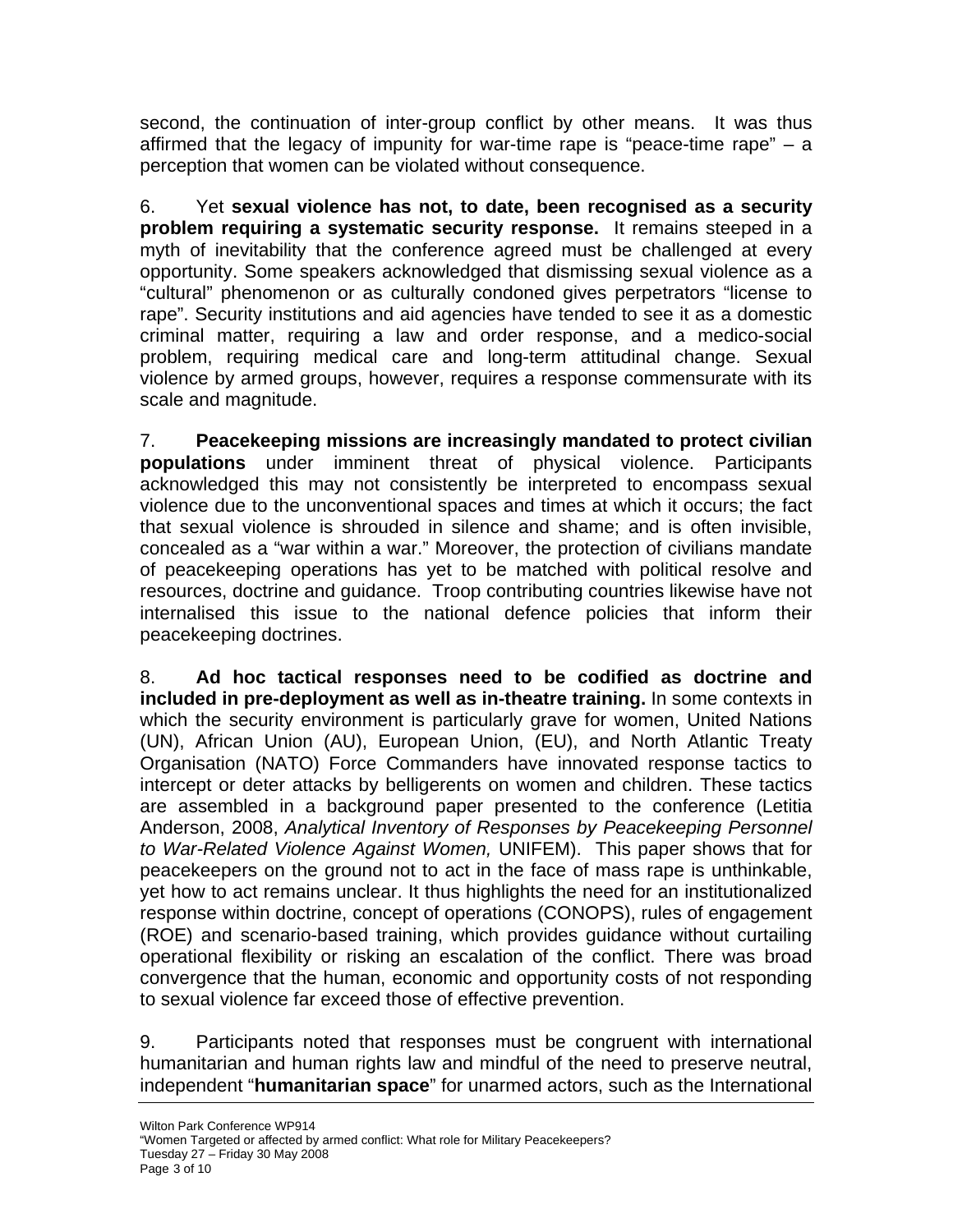Committee of the Red Cross (ICRC). Nonetheless, where the military component of missions has the material and logistical assets to help strengthen civilian infrastructure – building schools or digging drains – they will be used to assist communities through limited, appropriate civil-military (CIMIC) cooperation projects.

# **FINDINGS**

10. There are currently eight United Nations peacekeeping missions authorized by the Security Council to protect civilians under imminent threat of physical violence.<sup>[1](#page-3-0)</sup> A number of ex-Force Commanders agreed that not enough **is being done to protect women and children** from widespread and systematic sexual violence in these contexts. The conference agreed that the credibility of peacekeeping operations largely depends on how successful they are in this respect.

11. In response to the **need to address sexual violence holistically**, it was recognised as a sub-set of the broader protection of civilians challenge, but one that requires a tailored response. This is primarily because survivors tend not to report sexual violence for fear of social stigma, re-victimisation, or due to "built-in bias" in the legal system. There is hence a paucity of intelligence on attack patterns and the profile of perpetrators. It is also because sexual violence takes place in contexts and at time periods that lack a regular security presence: homes, water points at pre-dawn hours, forests where women forage for fuel, fields where they cultivate crops.

12. A **paradigm shift** is needed because "business as usual" has not equipped peacekeepers to detect, predict, prevent and respond effectively to attacks. Participants stressed that while the identification of good practice is useful, responses are highly contingent on context (for instance, strategies employed in Darfur, where the centre of gravity is IDP camps, do not translate to a setting like DRC).

13. Differences in levels of organisation and brutality, intent and scale, require tailored response tactics. It is useful to distinguish between three sexual violence environments:

<span id="page-3-0"></span> $\overline{a}$ <sup>1</sup> These missions are: United Nations Mission in the Central African Republic and Chad (MINURCAT); United Nations Stabilisation Mission in Haiti (MINUSTAH); United Nations Mission in the Democratic Republic of Congo (MONUC); United Nations – African Union Mission in Darfur (UNAMID); United Nations Interim Force in Lebanon (UNIFIL); United Nations Mission in Liberia (UNMIL); United Nations Mission in Sudan (UNMIS); and United Nations Operation in Côte d'Ivoire (UNOCI).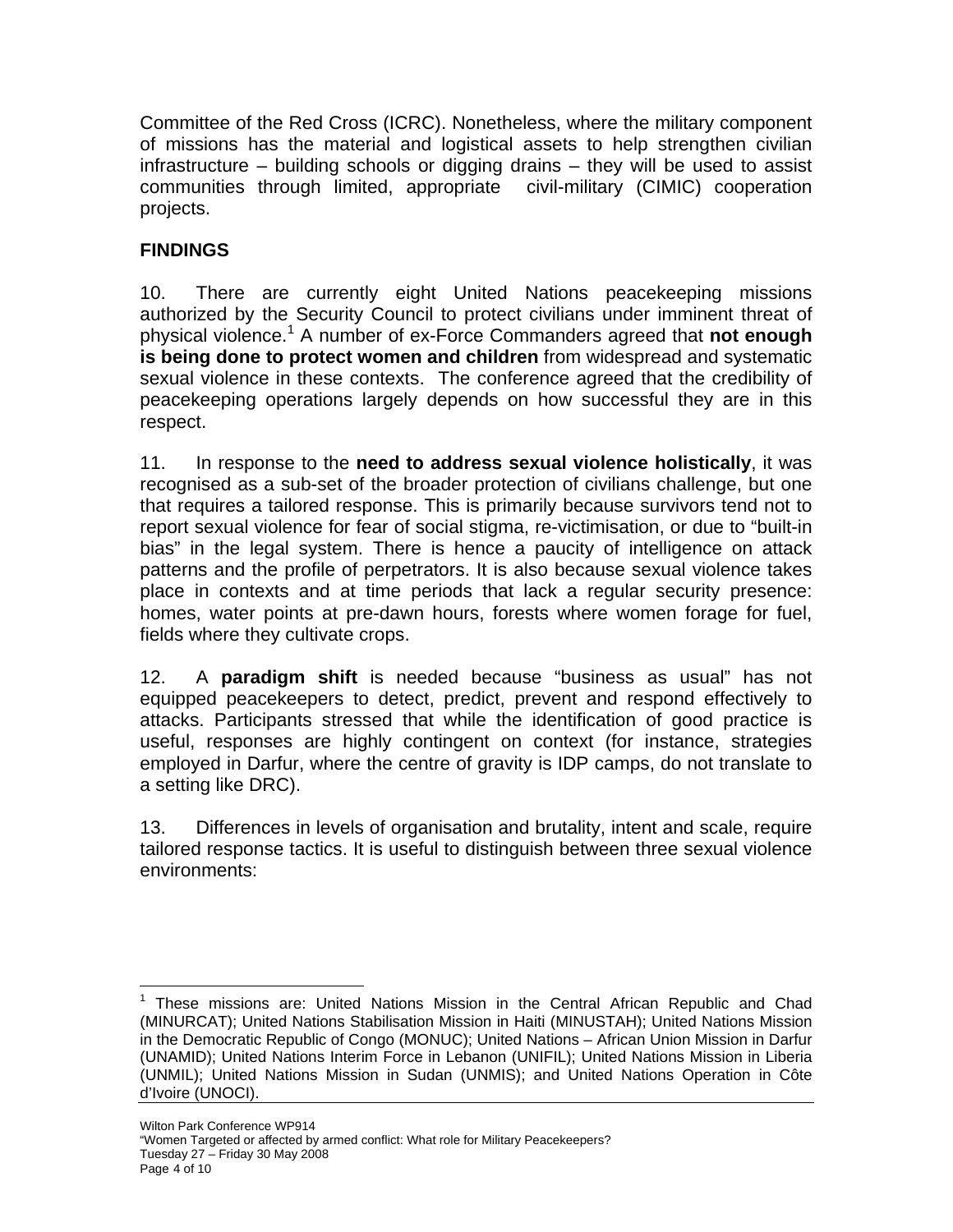| <b>Widespread and systematic</b>                                                                                                                           | <b>Widespread and</b><br>opportunistic                                                                                                        | <b>Isolated and random</b>                                                                                 |
|------------------------------------------------------------------------------------------------------------------------------------------------------------|-----------------------------------------------------------------------------------------------------------------------------------------------|------------------------------------------------------------------------------------------------------------|
| Deployed as method of<br>warfare by armed groups (a<br>sexual manifestation of<br>aggression, rather than an<br>aggressive manifestation of<br>sexuality). | Armed groups and<br>ordinary civilians<br>exploit conflict<br>and chaos to<br>attack women.                                                   | Domestic criminal matter,<br>unrelated to political<br>strategy or to international<br>peace and security. |
| Peace keeping efforts to<br>prevent, deter and respond to<br>attacks attuned to "hidden"<br>violence in non-conventional<br>physical space and time.       | Integrated mission<br>response.<br>Encourage<br>domestic judicial<br>system to<br>prioritize efforts<br>to prevent, protect<br>and prosecute. | National law and order<br>response; public<br>information campaigns.                                       |

14. Focusing on the first two categories, a range of **operational challenges** were identified:

- The precise contours of the **military-police relationship** in peace operations are still being negotiated. Distinctions between military and police functions can be difficult to maintain as complex conflicts draw peacekeepers into overlapping spheres of operation.
- There is considerable variation in the ways that Special Representatives of the Secretary-General (SRSGs) and Force Commanders interpret mandates and ROE, and responding to sexual violence is yet to be viewed and acted upon by mission leadership as an **institutional priority.**
- Commanders face **interruptions in the chain of command** when national contingents refer back to capital, placing them in a role described as "Force Coordinators," rather than "Force Commanders." This can hamper swift, effective civilian protection and create an "interoperability" problem of divergent attitudes among troop/police contributing countries (TCCs/PCCs) to violence against women in security settings.
- These problems are exacerbated by immense logistical and infrastructure challenges, varied terrain, and splintered armed factions, which require commensurate **human and materiel resources**. One participant with experience of firewood patrols in Darfur stated: *"If you want me to fly, first give me wings; then you can say whether I flew well.*" In other words, there is no cost-neutral solution: it is redundant to issue mandates not matched with appropriate resources.
- There is considerable variation in the **training of troops** and their capacity to internalise the paradigm shift in civilian protection required to address sexual violence as integral, not extraneous, to the achievement of mission objectives. It is a mistake to assume that gender analysis and women's protection will come "instinctively" to soldiers trained in war-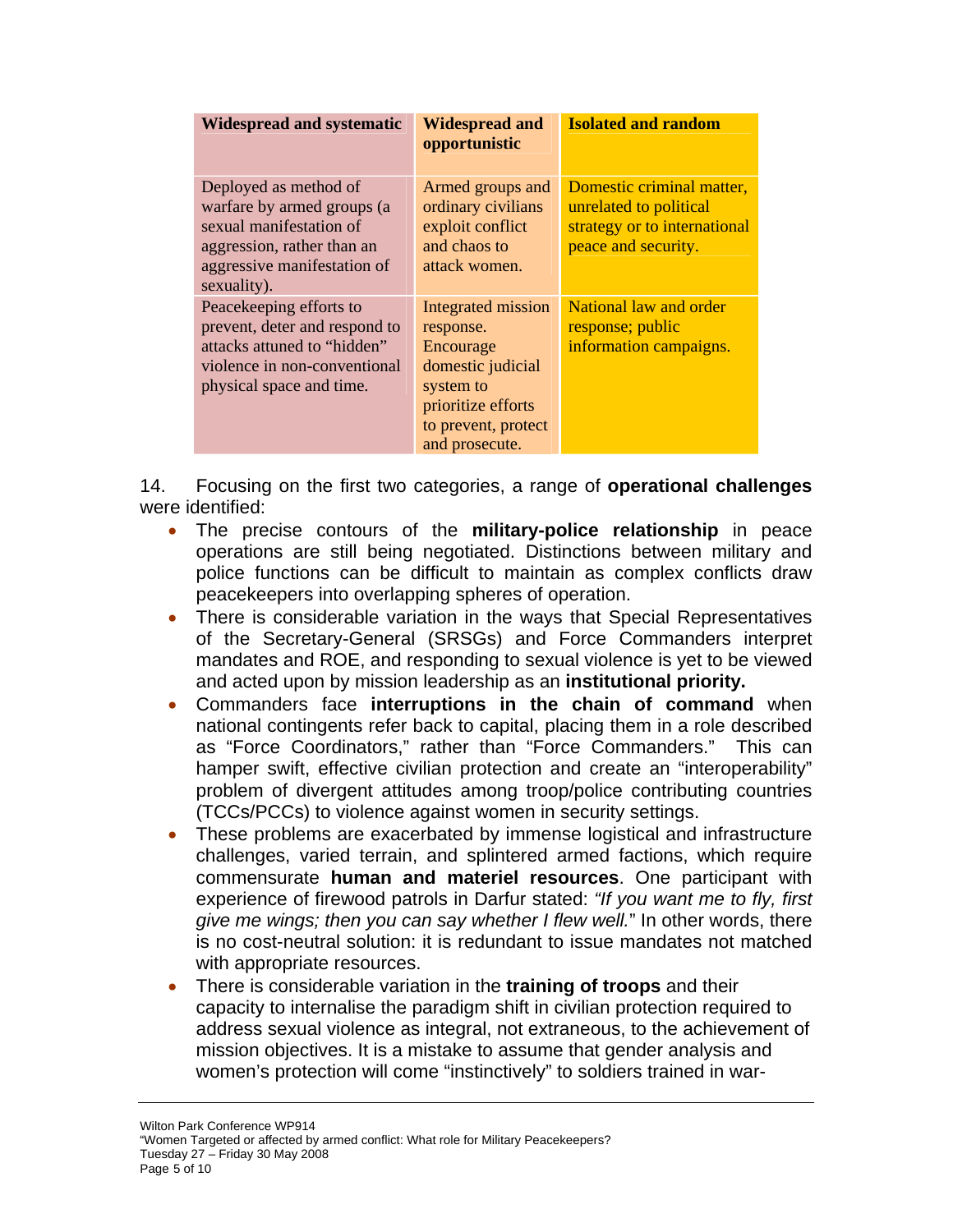fighting. When peacekeepers confront a highly-sensitive security problem they have never encountered in training, they are likely to make errors.

- Specific strategies of persuasion and dissuasion—explained in relation to the culture and belief systems of the group—need to be adapted to **armed opposition groups or non-State actors.** Sexual violence may be a particularly taboo subject for such groups as a license to loot and rape at gun-point often serves as incentive for irregularly-paid rebels to continue the fight. An instrument increasingly used is unilateral *Codes of Conduct*/*Deeds of Commitment*, whereby armed groups undertake to comply with international humanitarian law.
- Incomplete **Demobilization, Disarmament and Reintegration** (DDR) results in spoilers and ex-combatants being reinserted into communities awash with small arms and light weapons, where these individuals continue to prey upon women and children. As one Liberian militia member was quoted as saying during DDR: "Since we lost the battle, we should at least win the beautiful women." It was further acknowledged that receiving \$30 per month does not transform a rebel into a civilian. Absent psychological debriefs and follow-up, it can rather transform a rebel into a more proximate threat to vulnerable civilians.
- 15. **Effective responses** to sexual violence were deemed to require:
	- **Political will and leadership,** demanding a security response to sexual violence in conflict, is needed from the Field Commander to the SRSG, and from the Secretary-General to the Security Council (SC). This must be manifest in strong and specific mandates (eg paragraph 18, 2007 MONUC Mandate extension, SC Resolution 1794); timely delivery and deployment of resources; and positive incentives to recognise and reward effective strategies. As one speaker put it, political guidance must be deeper than the directive: "Do something, General!"
	- **Gender-sensitive conflict assessments** are required to identify threats of sexual violence and inform deployment planning and resourcing. Assessments should include how risks differ for women and men, boys and girls and how they change over the course of a conflict (eg through social take-up of abusive practices). This also requires a gender and agedisaggregated assessment of the root causes of violence against different demographic groups (poverty; dependence; the resurgence of harmful traditional practices; drug/alcohol use, etc).
	- Preparation for missions using **scenario-based planning** to guide appropriate force generation, equipment procurement, resource allocation (including women personnel), and training.
	- **Clear guidance** to peacekeeping missions on how to operationalize the protection of civilians mandate, including the protection of women and girls from sexual violence. The 28 January 2008 *MONUC Force Commander's Directive on Protection of Civilians in the Democratic Republic of Congo*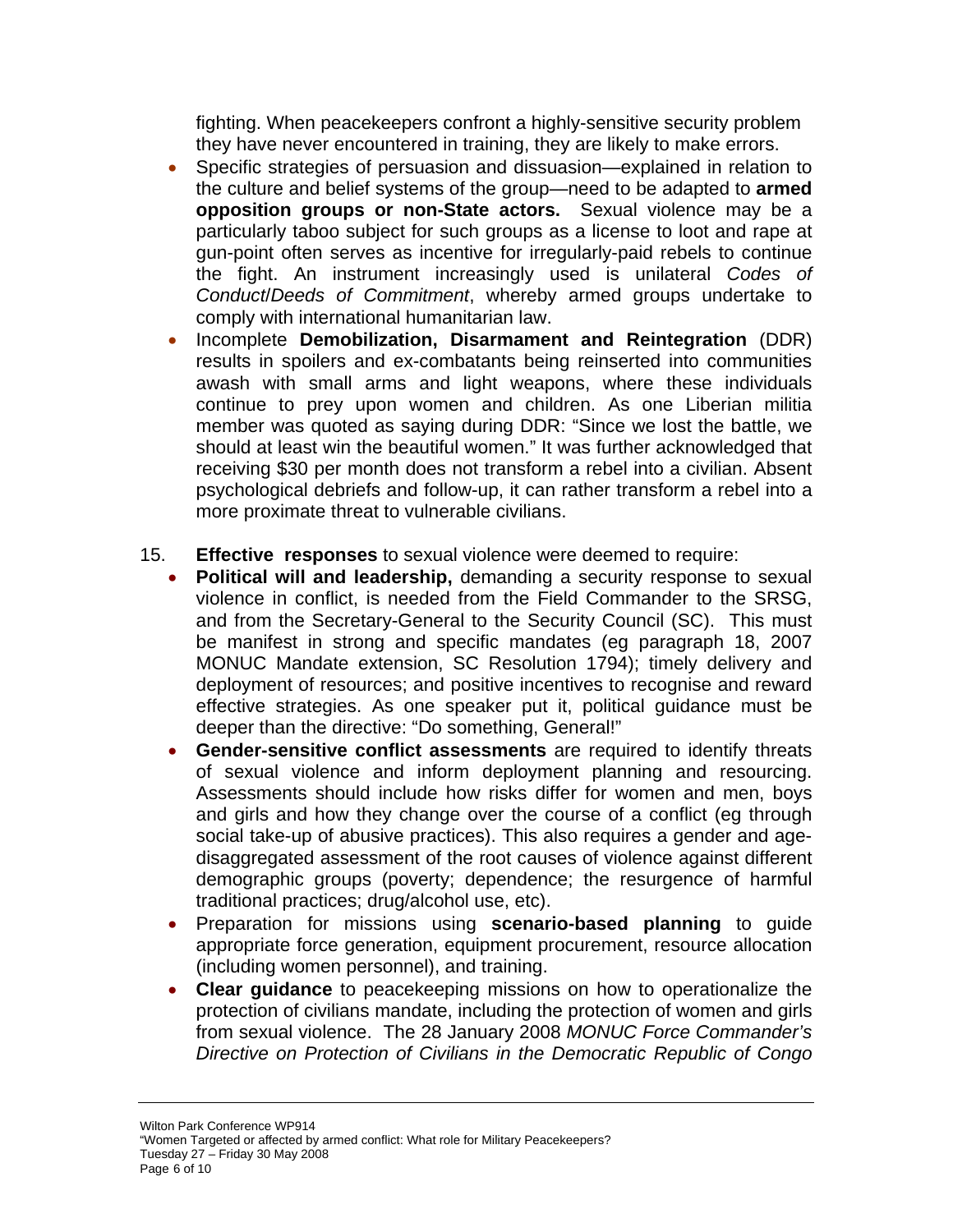(059/MONUC/C/FC) stands out as an operational directive mentioning sexual violence and guiding a decisive response.

- Force Commanders should innovate with military and police tactics to **patrol unconventional space at unconventional times** (eg firewood patrols, pre-dawn patrols, "night flashes," etc). For sustainability, and as a "force multiplier", these can be coordinated with "village vigiliance/defense committees" that assist in early-warning.
- The deterrent effect of **prosecution** is diminished by judicial weakness or collapse in war-affected countries. In a prevailing climate of impunity arms-bearers view rape "not only as a *tool* of war, but a *toy* of war," as consequences are negligible to non-existent, making a mockery of efforts to resurrect the rule of law. Indeed, sexual violence was recognised as the only crime for which a community's response is more often to stigmatise the victim, rather than the perpetrator. Integrated peace operations need to be a catalyst for reconstruction of rule of law institutions.
- **Local women's groups and women leaders must be empowered** by peacekeepers from the start of missions to represent women's views and engage in public decision-making. Peacekeepers exert a profound impact on social practices; if they treat women with respect, the community and even combatants may follow suit. Women themselves must be closely involved in all measures taken on their behalf. In this regard, peacekeepers can serve as "trend-setters" for how the community views and values women. Moreover, a greater level of liaison with local women's groups can help peacekeepers ascertain protection gaps and provide a vital source of operational intelligence.
- The protection of women must be linked to all elements of **public decision-making** so that women can articulate their needs for justice and recovery. Specific efforts must be made to engage women in peace processes, restoration of the rule of law and post-conflict recovery of economic and governance systems. In contemporary, intra-State conflicts, those least politically empowered are inevitably most affected. Prevention of sexual violence is thus inseparable from the empowerment of women. The threat of sexual violence was acknowledged to preclude women's participation in public life, keeping women out of the institutions that perpetuate gender-based violence simply by ignoring it.
- **Coordination** with all substantive sections of a mission, UN system partners, agencies, donors, and non-governmental organisations (NGOs) is imperative to maximise the efforts of the military component and produce a visible, tangible impact on the ground.

# **STRUCTURED FOLOW-UP**

16. Immediate and longer-term follow-up actions include practical support to peacekeepers, coupled with sustained political engagement, and efforts to develop policy frameworks conducive to an effective response.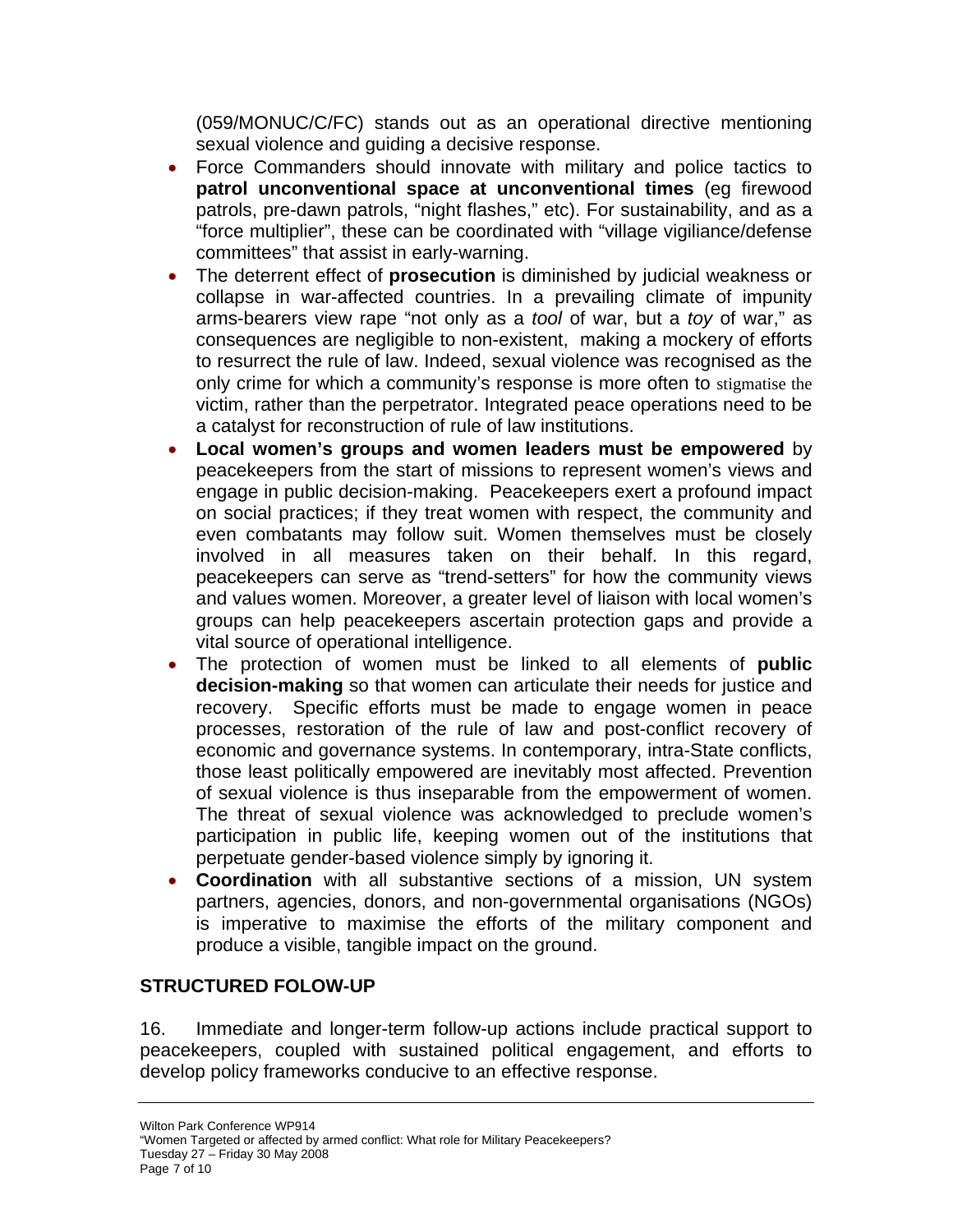### **GUIDANCE AND COORDINATION**

17. The requirement to protect civilians and prevent sexual violence must be considered early in **mission planning**, reflected in Terms of Reference for Technical Assessment Missions (TAMS), and included in military guidance. **Gender analysis** must be integrated into mission planning, particularly with respect to engaging civil society and women's groups.

18. **Operational practices** currently being undertaken to protect women from sexual violence must be **identified, systematized and disseminated.** The *Analytical Inventory* prepared by UNIFEM will be validated and amended through consultations with peacekeeping operations. This will enable DPKO to identify by the end of 2008 a series of practices across peace operations that have been shown to work.

19. The **forthcoming DPKO/Office for the Coordination of Humanitarian Affairs (OCHA) research** on implementation of mission protection of civilian mandates will also provide a stronger evidence-base for the development of doctrine on the protection of civilians.

20. UN Action Against Sexual Violence in Conflict will continue to provide strategic and technical support to UN Country Teams to ensure that the UN's efforts to prevent and respond to sexual violence are **better coordinated and more comprehensive**.

# **RESOURCES**

21. TCCs/PCCs must continue to increase the numbers of **uniformed female personnel** they deploy. Women were recognised to have a comparative advantage in intelligence-gathering as military observers (UNMOs), and in community liaison/cordon and search operations as members of Formed Police Units (FPUs) UN Police (UNPOL) or CIMIC Officers. This will require increased recruitment of women in national security sectors, coupled with DPKO/Department of Field Services (DFS) strategies to attract and retain women in peacekeeping careers.

22. DPKO will request Member States to ensure deployments also routinely include **personnel with expertise and experience in addressing sexual violence.** Funding and expertise should also be provided to facilitate **CIMIC projects Quick Impact Projects (QIPS)**, which directly respond to the needs of local women, with due attention paid to the concerns of humanitarian actors. **Increased recruitment of women** in the mission area as language assistants can facilitate interactions with local women as a confidence-building measure.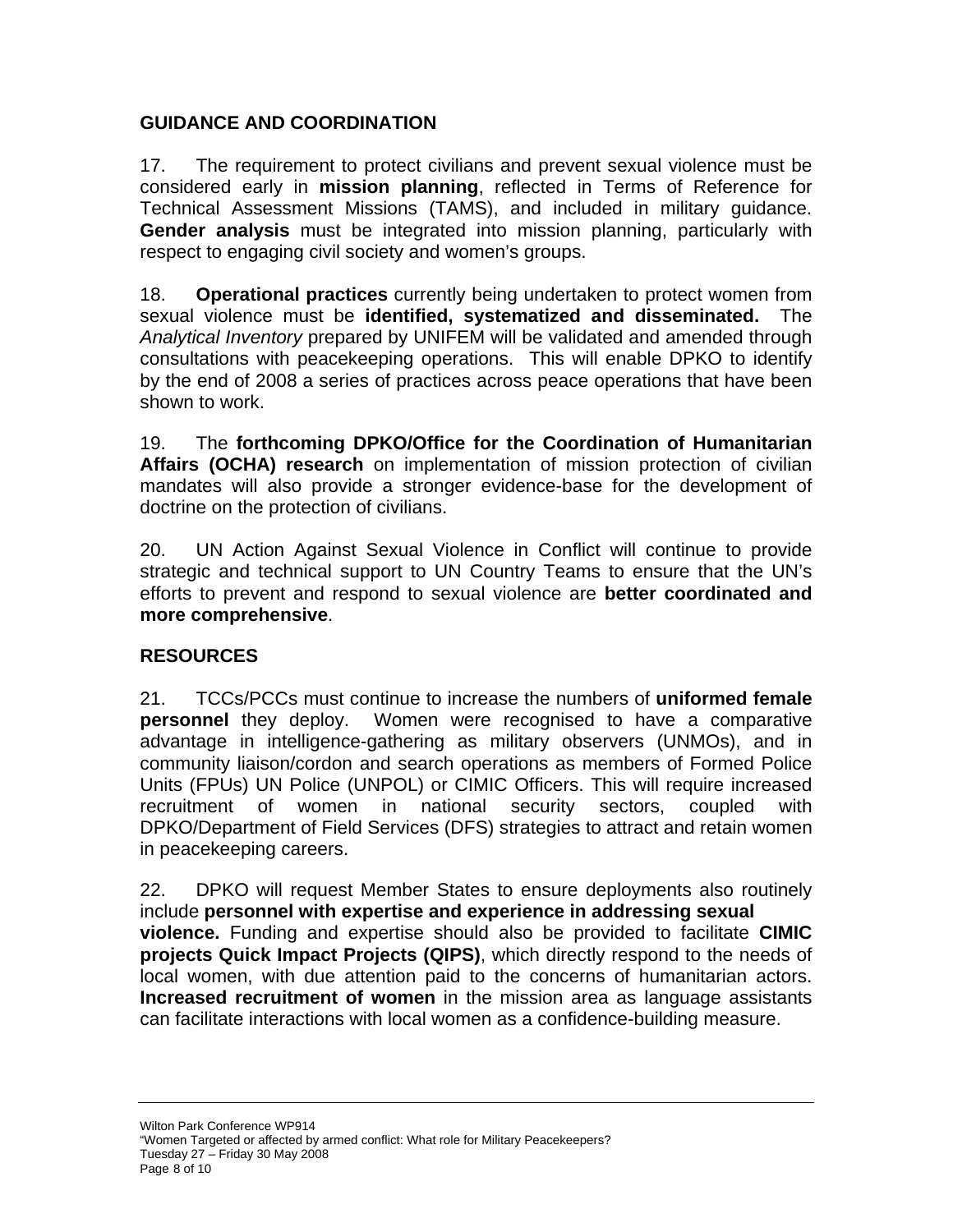### **TRAINING AND INCENTIVES:**

23. DPKO modules for **pre-deployment training** will include key messages and guidance on preventing and responding to sexual violence. Training should further incorporate context-specific protection scenarios. DPKO will explore the possibility of including in the existing Memoranda of Understanding (MOU) with TCCs/PCCs an obligation by Member States to ensure pre-deployment training for their military and police personnel. This should be complemented with **mission-specific training** and community orientation, including on local gender dynamics.

24. Pre-deployment briefings to national Command and Staff Colleges at the highest-planning level could be conducted by a **travelling "presentation team"** composed of DPKO, UNIFEM/UN Action Against Sexual Violence in Conflict and an ex-Force Commander.

25. Support at the highest levels should be given to effective, path-breaking responses to women's protection needs. Medals regimes could be adapted to this effect as a **non-material incentive**.

#### **POLITICAL LEADERSHIP**

26. **SRSGs** must provide exemplary leadership and guidance on actions to be taken at the strategic level; prioritize resources required to carry out these actions; and politically support the Force Commander.

27. The role of military peacekeepers in preventing and responding to sexual violence, and in particular the **leadership role of Force Commanders**, will be discussed at the annual meeting of the Heads of Military Components in August 2008, with a view to identifying additional strategies.

28. Political leadership of **host authorities** is critical to ensuring that the interventions of peacekeepers to prevent sexual violence are sustained in the long-term. Host countries bear primary responsibility for the protection of their citizenry. Though tasked to work *with* host authorities, peace operations should not shy away from helping to vet the security sector of past perpetrators and building capacity for domestic military prosecutions and/or disciplinary actions.

29. Acknowledging that practical gaps have policy roots, the conference stressed the need for the **Security Council** explicitly to recognise that in some situations the widespread use of targeted, systematic sexual violence may constitute a threat to international peace and security. Participants welcomed the US Government's decision to bring a resolution to the Security Council on 19 June condemning sexual violence in situations of armed conflict. This will further empower security actors to consolidate existing best practice and develop doctrine to address and prevent sexual violence. The Council is currently being